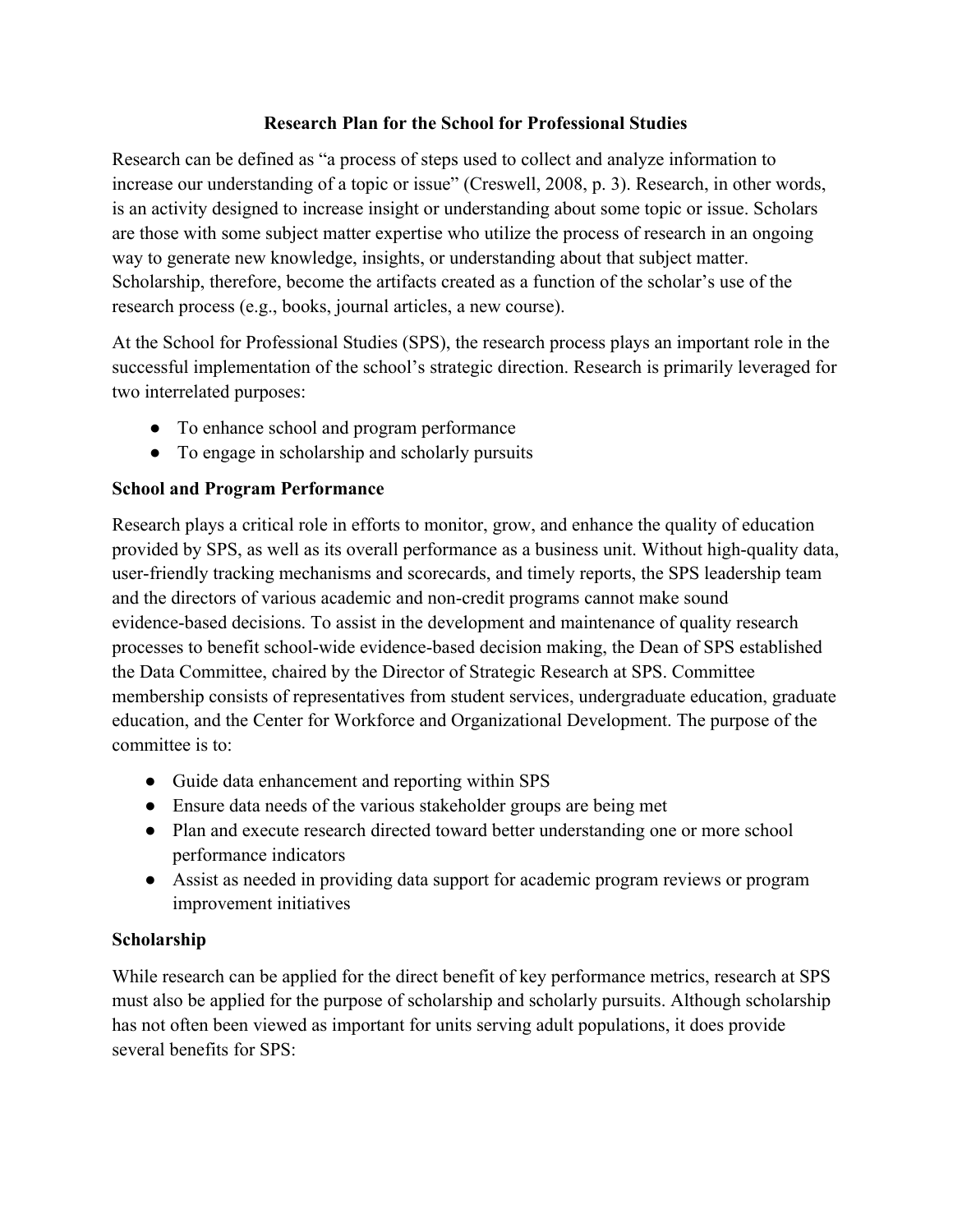- SPS is part of a broader university community, a community that, for the most part, emphasizes scholarship as a core component of faculty status and the production of scholarship provides SPS with credibility among other academic units on campus.
- Scholarship can be leveraged as a marketing tool, providing recognition for faculty (among peers at the university, and in the same/similar fields across various academic institutions) and enhancing efforts to recruit students (especially in graduate programs).
- Scholarship can be leveraged to provide external funding in the form of grants and contracts.
- Scholarship can be leveraged for the purposes of developing and enhancing courses within academic programs.

Traditional academia focuses on what Boyer (1990) called the *Scholarship of Discovery*, most closely mirrored by those conducting basic research or research within a traditional laboratory. While SPS recognizes the importance of this type of scholarship, a type of scholarship that was the earliest focus of research efforts in academia, faculty within SPS often do not engage in this type of research for several reasons:

- 1. Most faculty are not basic researchers. SPS offers applied, practitioner-oriented degrees, and, therefore, SPS faculty tend to specialize in application and practice.
- 2. Most faculty members possess administrative duties, and, as such, they do not have the time available to conduct extensive, laboratory research outside of their normal work activities.
- 3. The school lacks any existing laboratory space. Given the strategic focus on online programming, traditional laboratory space would lack overall utility.

Though SPS may never be known for its expertise in the scholarship of discovery, research can and should be defined more broadly than that. As Boyer argued, there are three equally important additional areas of scholarship, and SPS is poised to grow its recognition in these three areas.

*Scholarship of Integration* involves synthesizing information across different disciplines in a way that provides new or deeper insight on some problem or issue. SPS was conceptualized as a multidisciplinary school, with faculty members representing various disciplines offered within its academic degrees. With current faculty representing such disciplines as Industrial and Organizational Psychology, Computer Science, Philosophy, English, Engineering, and Public Policy, the school offers an academic environment in which knowledge from different disciplines can be freely shared, discussed, and integrated. While some such collaboration occurs currently (often to the benefit of academic programs), it typically happens more organically with few documented artifacts for dissemination (i.e., a key element of scholarship). As such, more concerted effort should be placed on strengthening collaboration in scholarly activity across disciplinary lines. This is currently happening within the graduate programs at SPS, in which programs are being conceptualized in a modular way, allowing the multiple disciplines represented to be integrated for the benefit of the student and the school. Scholarship in this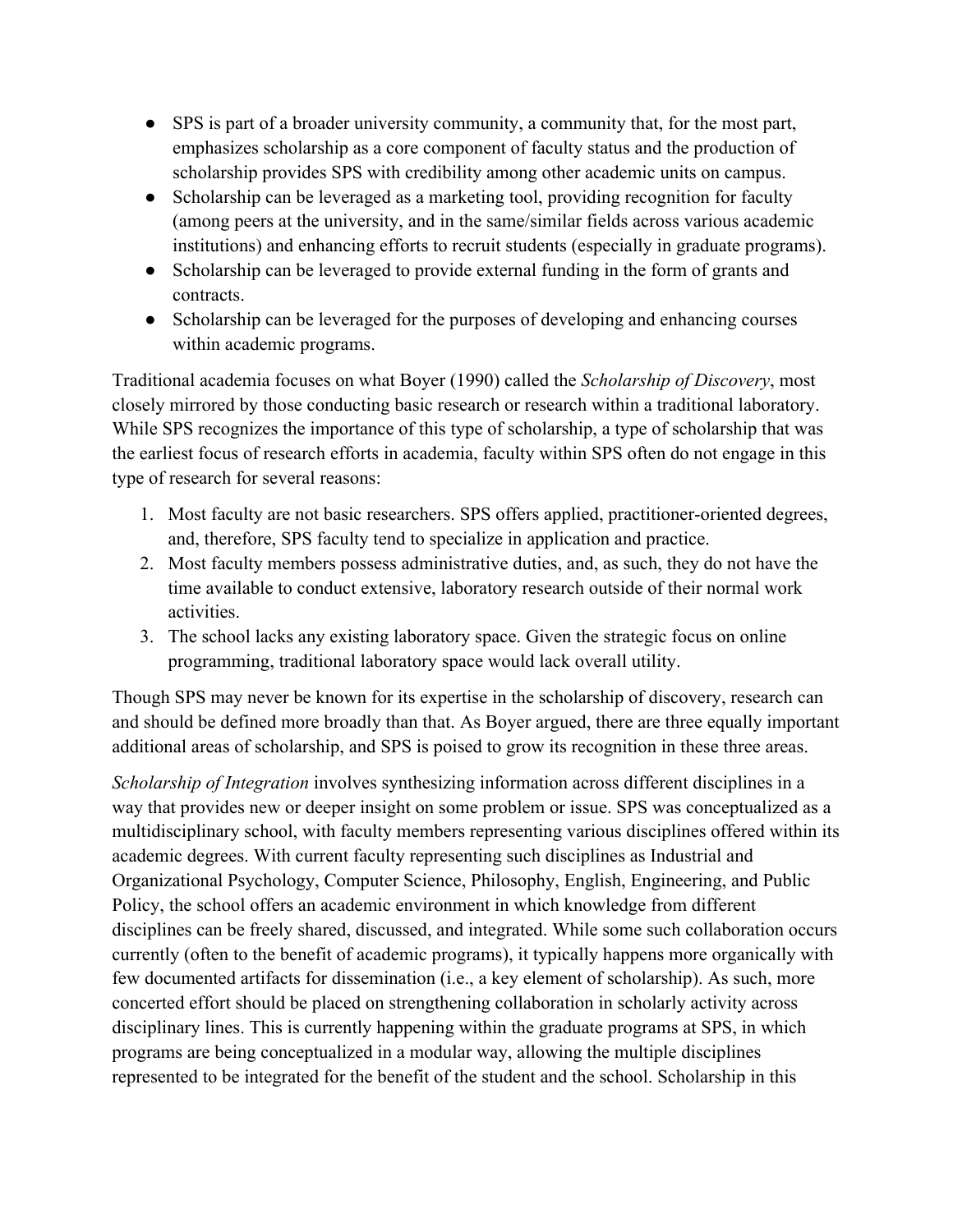domain might be operationalized as a new program or course with a multi- or interdisciplinary component, as well as more traditional forms of scholarship (e.g., publications).

*Scholarship of Application* involves scholarship that applies the knowledge gleaned from the discovery of others with an eye toward (1) solving practical problems and (2) discovering new knowledge, understanding, and insights. SPS has many faculty members who already engage in this type of scholarship, applying their expertise toward solving practical problems in a way that produces artifacts for dissemination (e.g., books, research articles, presentations). Furthermore, all existing master's programs within the school require a Master's Research Project, which meets the criteria for this form of scholarship. While SPS could invest in all forms of scholarship, the evidence would suggest that one of its greatest strengths currently lies here.

*Scholarship of Teaching* involves gaining and disseminating knowledge through the process of teaching. Given that scholarship is about the process of developing new knowledge and insights, the process of teaching – as a dynamic process between faculty and students – is a form of scholarship. When faculty members create an environment that stimulates new and creative insights for themselves and their students, the teaching can and should be considered a form of scholarship (as contrasted with the view of faculty as transmitters of existing knowledge only). Self-evaluation, peer review, student evaluations, and even peer-reviewed publications in teaching journals all constitute an effective way of triangulating scholarship that stems from teaching. Although SPS has the potential to more fully address the scholarship of teaching and cultivate it as a strength, it currently does not do so on a consistent basis at the present time.

# **A Research & Scholarship Agenda**

A more comprehensive view of research and scholarship creates the opportunity to set a research and scholarship agenda that will provide strategic benefit for SPS. Specifically, there are three broad strategic directions that should be the focus of such efforts:

- 1. Development of appropriate and accessible metrics, dashboards, and tools that can be leveraged to monitor and enhance school and program performance outcomes (such efforts must also involve the Center).
- 2. Implementation of a systematic program of research directed toward identifying high-leverage opportunities for enhancing marketing and recruitment, advising and retention, and academic program expansion (such efforts must also involve the Center).
- 3. Cultivation of an environment that promotes the scholarship of integration, application, and teaching, ensuring support, recognition, and rewards are aligned with such an environment.

While these areas are quite broad, they can be operationalized as more specific goals to be accomplished over 1-, 2-, or 3-year periods.